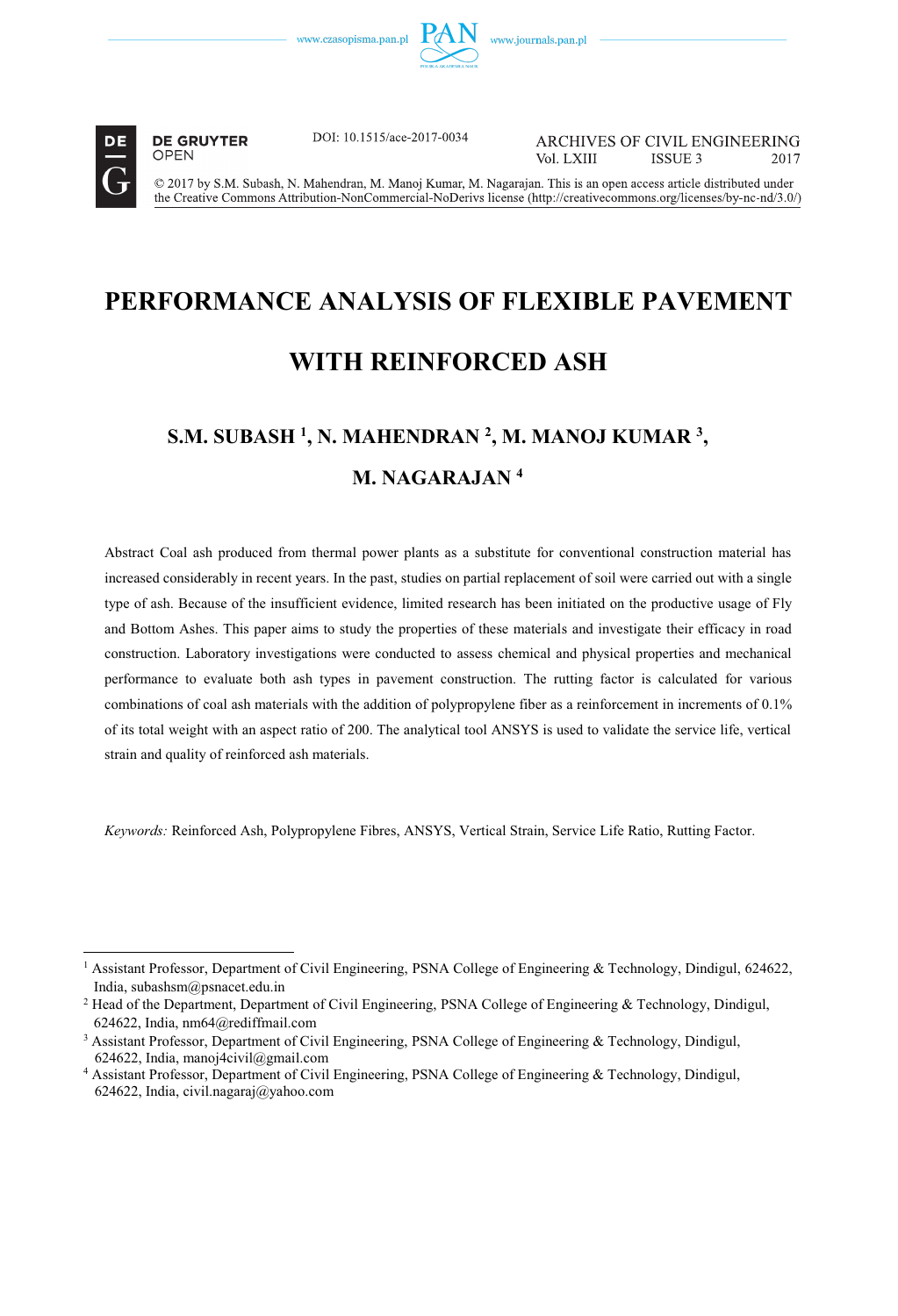

#### **1. INTRODUCTION**

In developing countries like India, the naturally available materials of aggregates and soil are used for road construction and hence result in a severe scarcity of these conventional materials [2]. Fig. 1 implies the production of fly ash and bottom ash with their respective percentages of usage (rather than disposal) in the United States. It reveals that, on average, more than 45% of ash is meant to be disposed of without any proper utilization [9]. Coal-based thermal power plants are the major source of power generation in India, thermal power plants produce more than 130 million tons of fly ash per year as a waste product, out of which merely 35% is utilized. Fly ash which can be used in a huge manner is available free of charge at thermal power plants [8]. The flowability of a soil fly ash mixture was considerably improved with the addition of fly ash in flowable fill [21].





Fig. 1. Production and Use of Ash with Percent

a - Bottom Ash Production and Usage; b - Fly Ash Production and Usage

The strength of a road depends on subgrade soil strength; if the strength of the soil is insufficient, it should be strengthened via soil stabilization techniques with a suitable combination of ash mixtures [11, 19].The coefficient of permeability (k) of ash combinations, started to decrease slightly with each additional increment of fly ash [15]. Ash used to reduce the pavement thickness and cost of the construction [5]. Fly ash embankment has been used in over ten countries since it has several advantages like low unit weight and high shear strength [3]. The ANSYS computer code will predict the stress-strain characteristics and distribution on each layer of a pavement and it acts as a damage prediction parameter [1]. This paper focuses mainly on the study of the geotechnical properties of reinforced ash as the mixture of fly ash and bottom ash with polypropylene fibres and its performance is evaluated using ANSYS.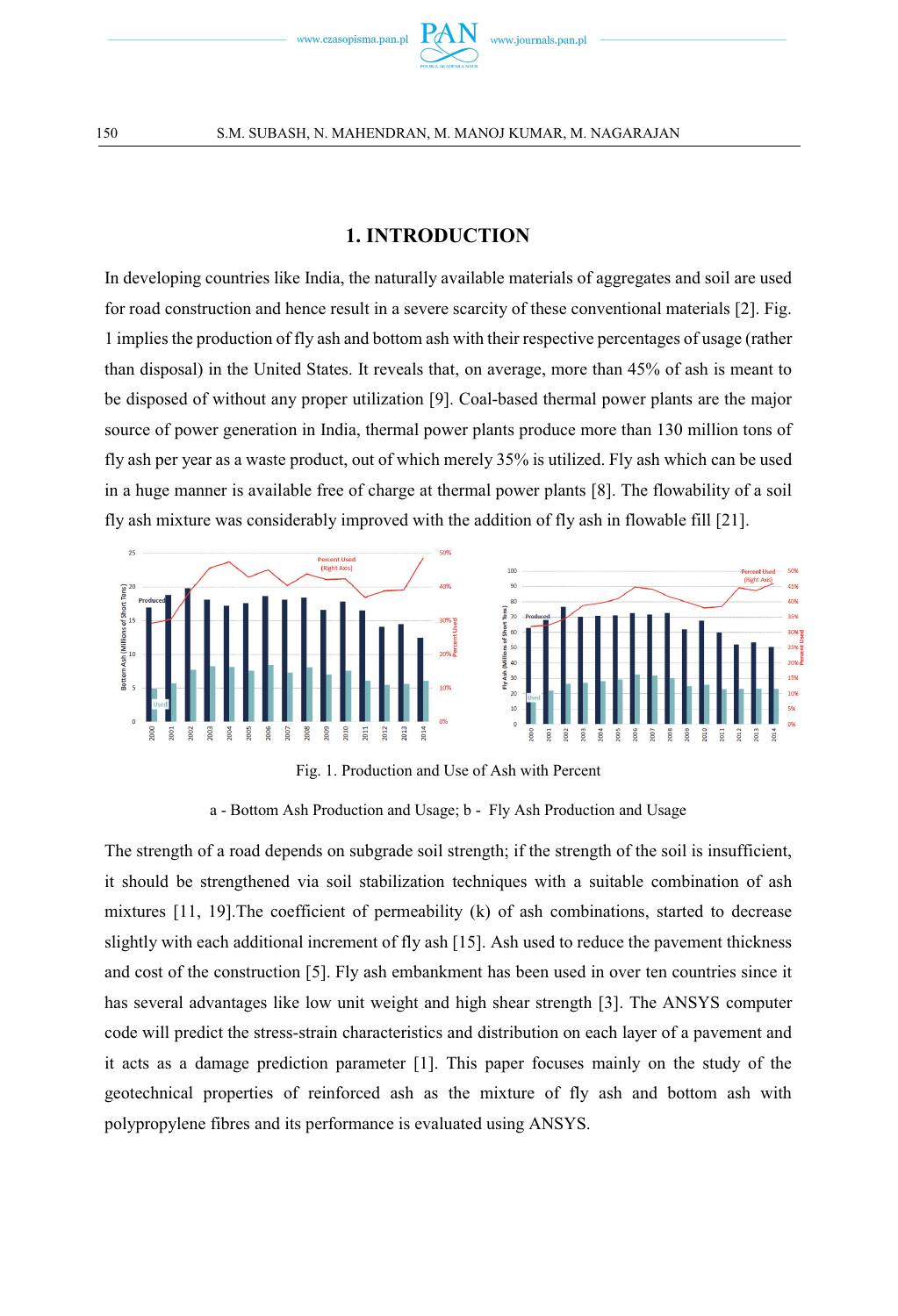

# **2. MATERIALS USED**

#### **2.1 FLY ASH AND BOTTOM ASH**

Class F fly ash and bottom ash, grey colour and black colour respectively as a byproduct obtained from the Neyveli Lignite Corporation.

#### **2.2 POLYPROPYLENE FIBRE**

Fibre with an aspect ratio of 200 collected from Tashi Reinforcements, Nagpur, is used in this study. This fibre is used as a reinforcement to improve the CBR value and enhance the stress-strain properties of an ash material. The content proportions of the fibres and their aspect ratio decides the strength parameters of the materials used [18].

# **3. TESTS AND RESULTS**

#### **3.1 GRAIN SIZE ANALYSIS**

The gradation process involved as per IS2720-Part4, for fly ash, bottom ash, and combined mixtures of fly and bottom ash. Indian Standard (IS: 2720) is the code book referred in India regarding the testing method of various types of soil; this code reveals the basic properties of a material and its suitability for the environment. The gradation implies that the fly ash sizes occurred within the range of 0.001 mm to 0.075 mm and the mixture of bottom ash increases the curvature to nearly 0.075mm, and hence proves to be a better graded mixture.

#### **3.2 CHEMICAL COMPOSITION**

The presence of silicon di-oxide in fly ash is known to be higher than the bottom ash and hence class F fly ash possesses more pozzolanic properties, whereas loss on ignition (LOI) for bottom ash is comparatively much higher, and while on combination of both type of ash we obtain less than 10% LOI. The issue of leaching is minimum.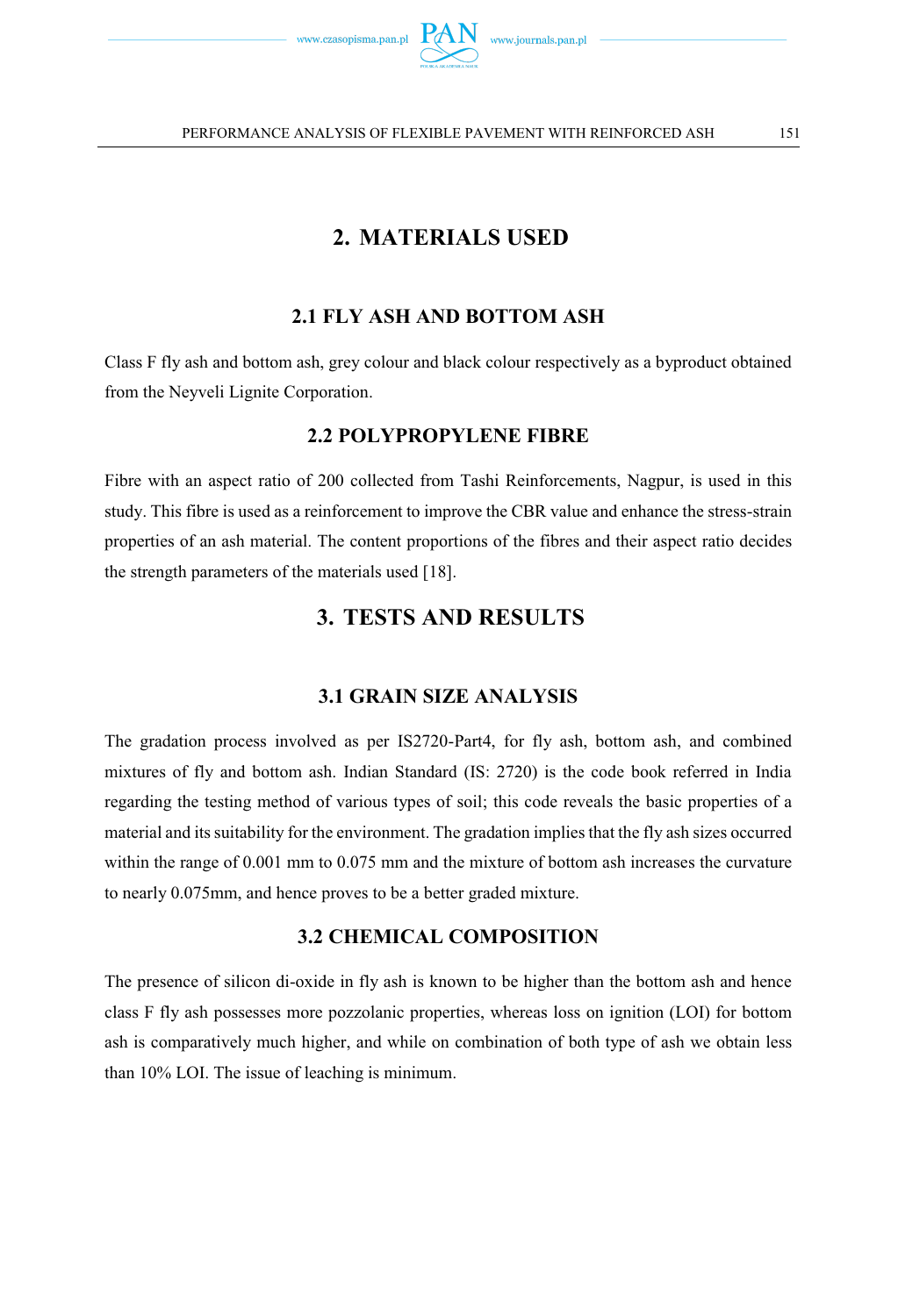

### **3.3 SPECIFIC GRAVITY**

Specific gravity of coal ash is decided by the chemical composition and amount of hollow particles present within ash materials [6]. The values obtained for the specific gravity of fly/ bottom ash and mixtures ranged from 2.35 to 2.7. A higher amount hollow particles results in lower specific gravity thus hollow particles and specific gravity are inversely proportional.

#### **3.4 COMPACTION CHARACTERISTICS**

A modified Proctor compaction test is done as per IS2720-Part 8 and the relationship between optimum moisture content (OMC) and maximum dry density (MDD) is obtained. The ash is meant to be reinforced by polypropylene fibres (PPF) increments of 0.1% of total sample weight. At the point of addition 0.5% of weight, the results show a balling effect. Hence it is limited to 0.5% and Fig 2 illustrates the compaction curve obtained for reinforced ash at an addition of 0.5% weight of the total sample weight of the polypropylene fibre.



Fig 2. Modified Compaction Curve for 0.5% PPF in Ash Mixtures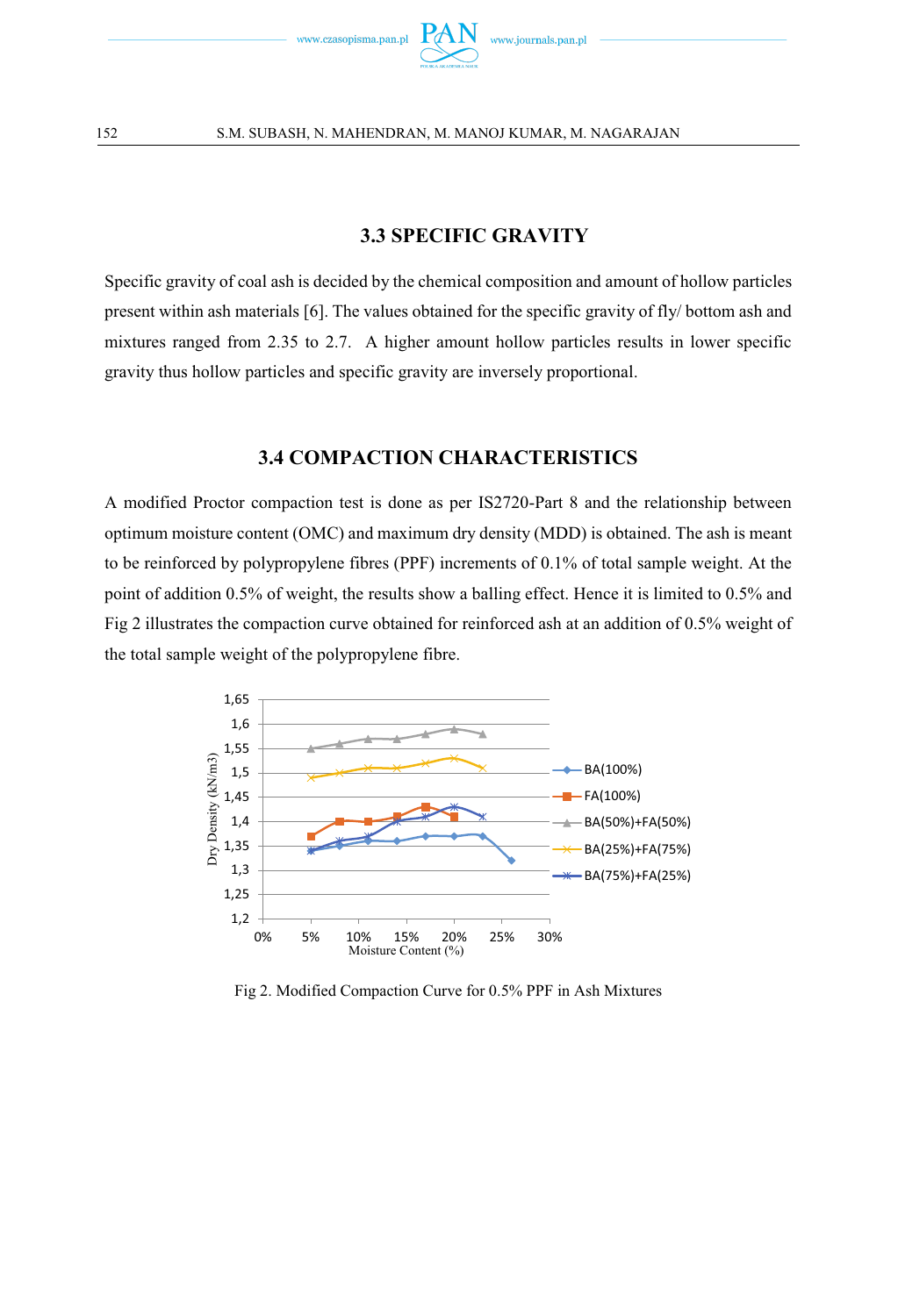

# **3.5 pH AND CONDUCTIVITY**

The pH of the sample is noted in the range of 8.49-9.82, showing that it possess alkaline characteristics. A falling head permeability test is performed a using standard compaction mould, a substantial head loss occurs through the thick porous stone in the base. A specimen with an increased amount of dry density probably has more of a reduction in hydraulic conductivity [11, 20]. The conductivity of reinforced bottom ash is reduced when the reinforced fly ash content increases.

## **3.6 DIRECT SHEAR AND CALIFORNIA BEARING RATIO**

The direct shear test is conducted to determine the angle of shearing resistance of bottom ash, fly ash, combined samples as per IS 2720-part 39. Three specimens are tested under each application of a normal load. The angle of internal friction is obtained in the range of  $27.9^0 - 32.37^0$ , whereas that of the local soil will be 28<sup>0</sup>. As per Indian Standard IS 2720- Part 16, the California bearing ratio (CBR) test was carried for bottom ash, fly ash, and bottom ash+ fly ash+ polypropylene fibre mixture. As mentioned above, the polypropylene fibre is added in an increments of 0.1% and limited to 0.5% total addition, and hence the CBR obtained for various mixtures of bottom and fly ash are shown in Fig 3.



Fig 3. CBR for Ash Mixtures with increment of 0.1% PPF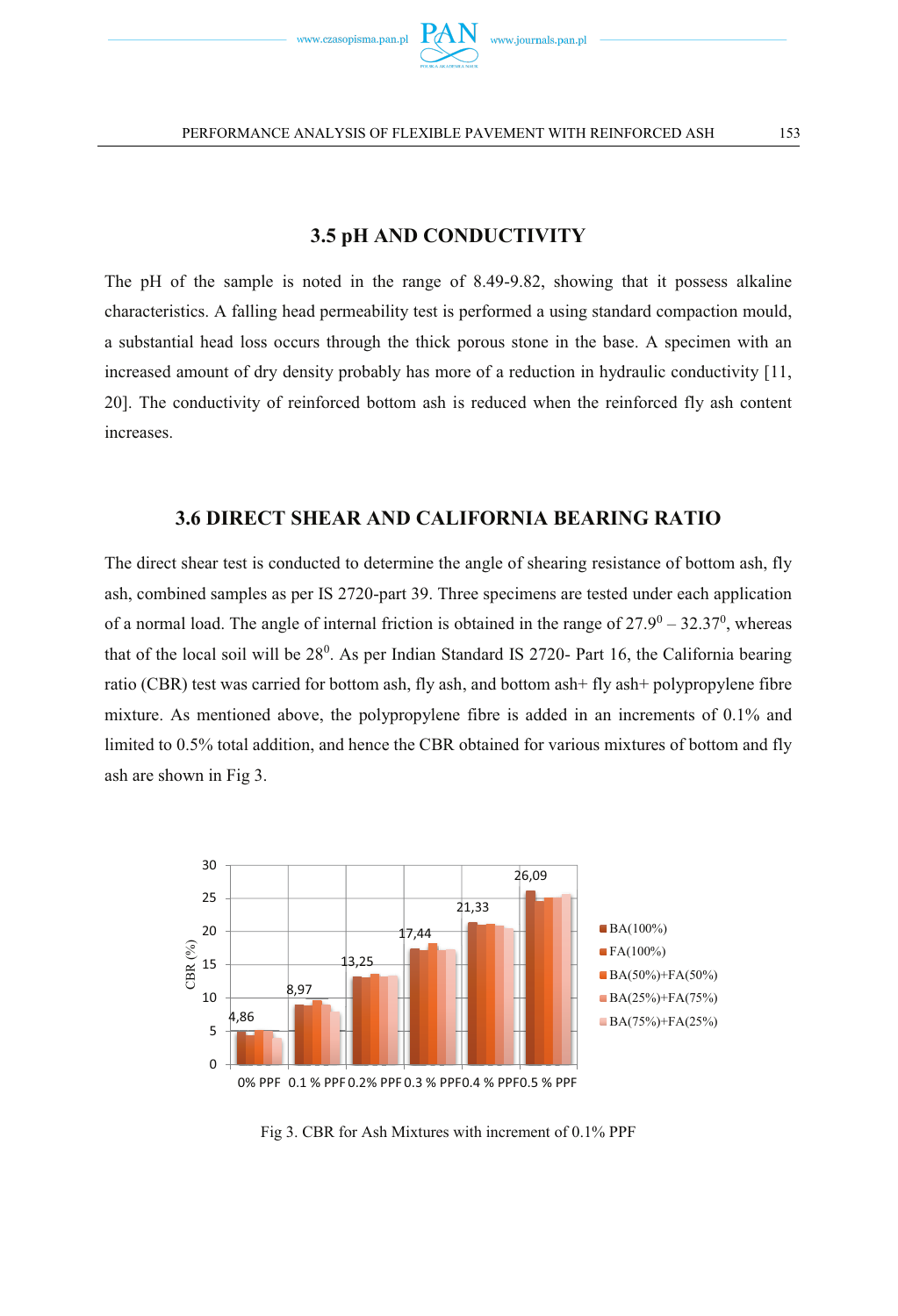

154 S.M. SUBASH, N. MAHENDRAN, M. MANOJ KUMAR, M. NAGARAJAN

# **4. FINITE ELEMENT ANALYSIS AND VALIDATION**

#### **4.1 DETERMINATION OF MODULUS OF ELASTICITY**

The modulus of elasticity (E) for each layer is required to obtain the stress-strain characteristics in ANSYS. The CBR test is the traditional method to calculate the modulus of elasticity by developing equation (4.1) for the modulus of subbase reaction [10].

$$
K_s\!=\!1.13\ \frac{E}{(1\!-\!\vartheta^2)}\frac{1}{\sqrt{A}}\quad (4.1)
$$

The base material used in the present study was of water bound macadam (WBM) type as this material is the most commonly used for base courses in India. Dense bituminous macadam (DBM) is the next layer of pavement, laid immediately above the base course, whereas bituminous concrete (BC) is the wearing course provided above the DBM for a smooth riding surface. Specimens of size 100 mm in diameter and 200 mm in height were prepared as per ASTM D 3496 (1999) and obtain deviatoric stress and axial strain were obtained for WBM, DBM and BC. The values of the initial tangent modulus, E (MPa) were obtained for WBM, DBM, and BC; they are 164.6, 720 and 1040 respectively. The E values obtained for various reinforced ash mixtures are shown in Table 1.A Poisson's ratio of 0.4 for subgrade soil and 0.35 for all other layers was assumed [6].

Table 1.Modulus of Elasticity and Poisson's Ratio for Reinforced Ash Mixtures

| <b>Materials</b>          | <b>Bottom</b><br>Ash | Fly<br>ash | BA<br>$(50\%)$<br>$^{+}$<br>FA<br>$(50\%)$ | BA<br>(25%)<br>$^{+}$<br>FA<br>(75%) | BA<br>(75%)<br>$\ddot{}$<br>FA<br>(25%) |
|---------------------------|----------------------|------------|--------------------------------------------|--------------------------------------|-----------------------------------------|
| Young's<br>modulus<br>MPa | 91.17                | 85.65      | 87.57                                      | 87.78                                | 89.45                                   |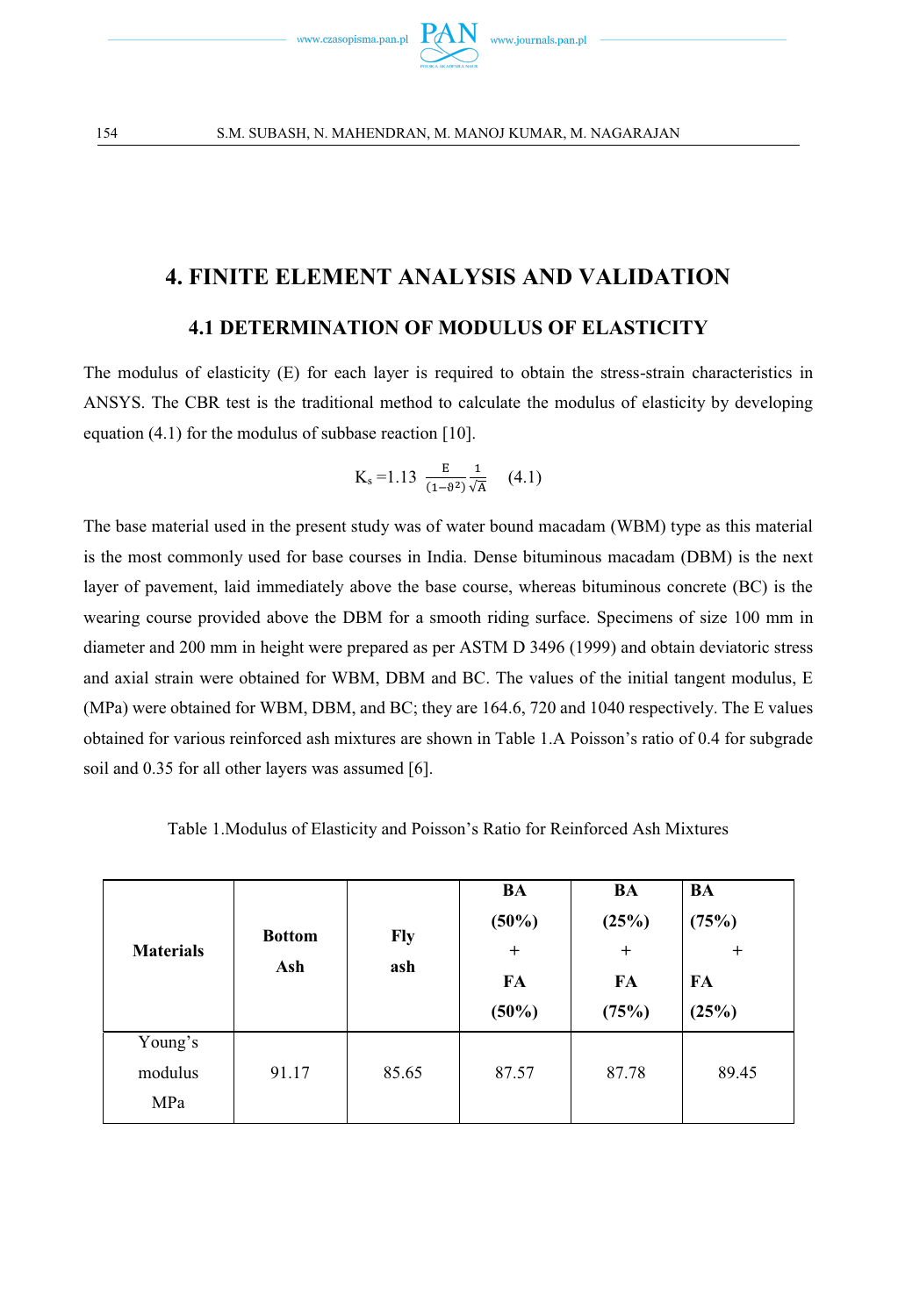

#### **4.2 MODEL DIMENSIONS AND MESHING OF PAVEMENT**

A typical ANSYS analysis has three distinct steps: building a model, applying loads, and reviewing the results [20]. As per the Indian Code of Practice (IRC: 37-2001), the thickness of each layer above the subgrade is designed for an assumed design traffic intensity of 100 million standard axles (msa). Fig 4 shows the various layers 'pavement thickness (cm).



Fig 4.Pavement Section. a - Finite Element of Pavement Section; b - Boundary Condition of FE Model

Five-layered pavement was assumed to behave linearly and elastically under the applied static pressure of 575kPa, caused by considering at single axle wheel load of 4080kg on a circular contact area with a radius of 150mm. Rotational constraints were used to restrain the subgrade support in the pavement structure.

#### **4.3 EVALUATION OF STRAIN CHARACTERISTICS**

ANSYS was effectively used to measure the vertical strain at the top of the subgrade layer. The multilinear isotropic elastoplastic hardening model was employed to measure the vertical strain at the top of the subgrade layer by applying uniform pressure of 575kPa. Fig 5 resembles the strain at the top of the subgrade layer.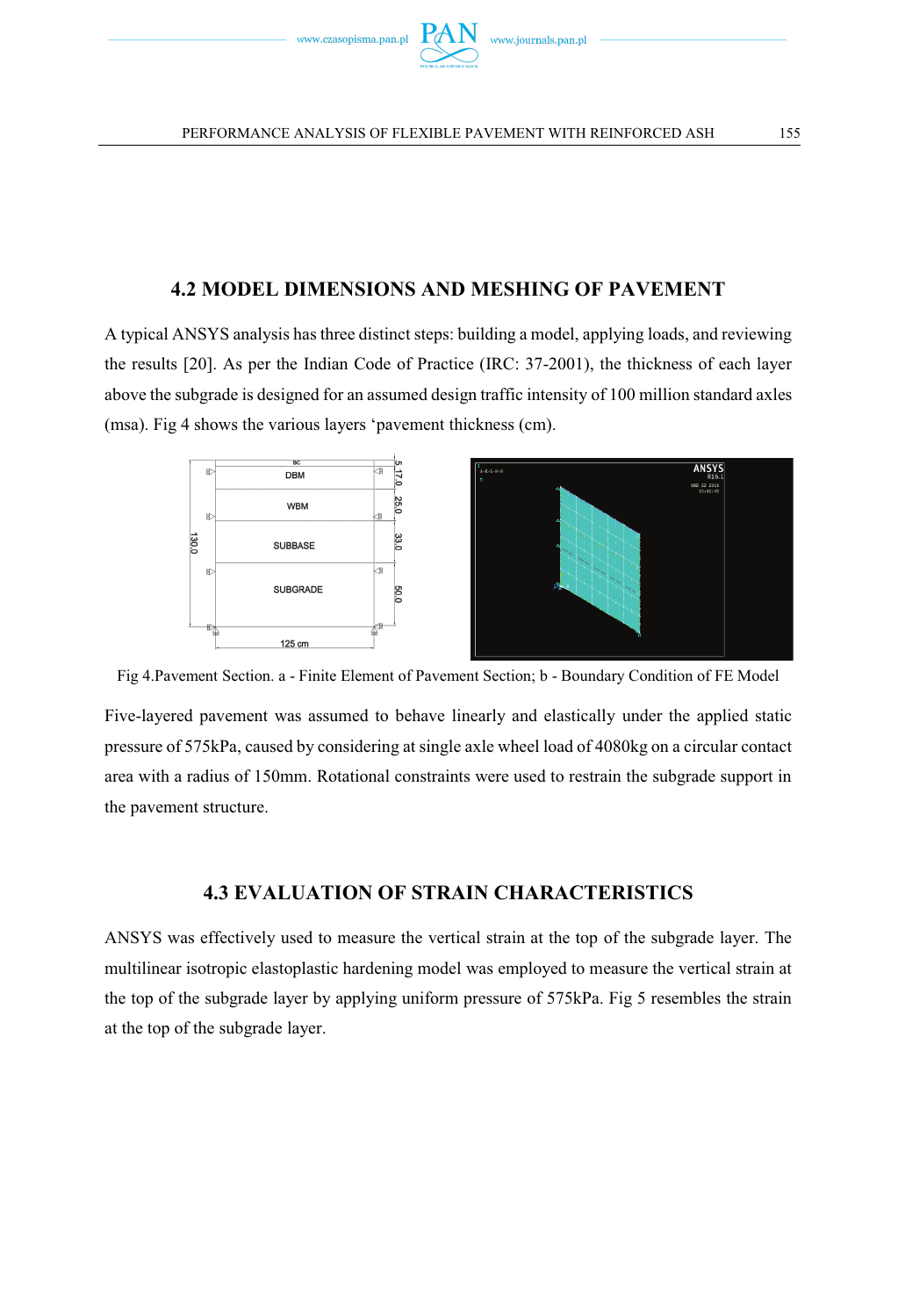

#### 156 S.M. SUBASH, N. MAHENDRAN, M. MANOJ KUMAR, M. NAGARAJAN



Fig 5. Vertical Strain at Top of Subgrade

## **4.4 LABORATORY VALIDATION OF ANSYS**

The plate load test was conducted in a laboratory on a small scale of application of the load for the purpose of validating the ANSYS program with a field study. The main aim of this study is to conclude whether the strain characteristics obtained in the laboratory are behaving similarly to the finite element discretization through ANSYS.



Fig 6. Laboratory and ANSYS Comparative Stipulation for Validation

A laboratory plate load test was conducted in a pit 450mm x 250mm in size and a 50 mm thick layer of combined FA & BA was compacted at its maximum dry density and optimum moisture content. A uniform pressure of 343N was applied and its suitable deflections at various depths are obtained by a deflectometer. Fig 6 shows laboratory and ANSYS comparative stipulation for validation.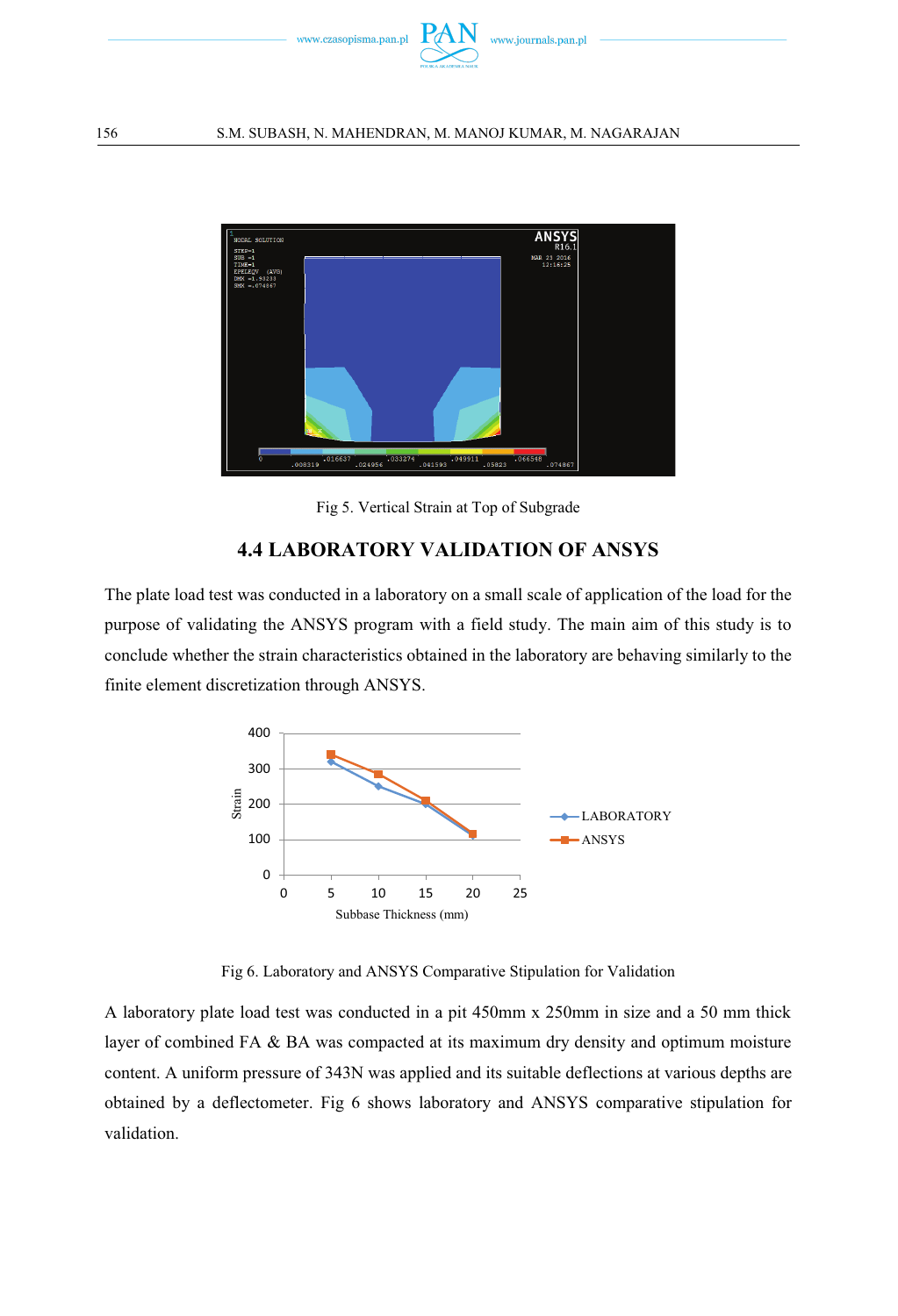

#### **4.5. EFFECT OF SUBBASE MATERIALS ON PAVEMENT RESPONSE**

The performance of reinforced ash material in the subbase layer was analyzed through sensitivity analysis by changing the thickness of the subbase [17]. The quality is analyzed by the E values obtained. The vertical strain at top of the subgrade layer at its maximum in the case of fly ash, followed by BA (50%) + FA (50%), BA (25%) + FA (75%), BA (75%) + FA (25%), bottom ash.



Fig 7.Vertical Compressive Strain at Top of Subgrade vs. Subbase Thickness

From Fig.7, it is visible that the thickness of the subbase and the amount of strain developed are indirectly proportional. The lower the strain - which implies low effects on rutting - the higher the life span of the pavement.

#### **4.6 ESTIMATION OF PAVEMENT LIFE**

Due to an application of a load by a wheel above road results in the formation of vertical compressive strain at the top of the subgrade. Hence, this stress results in the formation of surface cracking and rutting. Since the scope of the present study is limited to replacing the bottom ash and fly ash obtained from industry wastes rather than from other local materials, rutting has been marked as a failure criterion. As per IRC: 37-2001, equation 4.2 was suggested by considering a rut depth of 20 mm as the failure criterion for flexible pavement.

$$
N_R = 4.1656*10^8 \left[1/\varepsilon_Z\right]^{4.5337} (4.2)
$$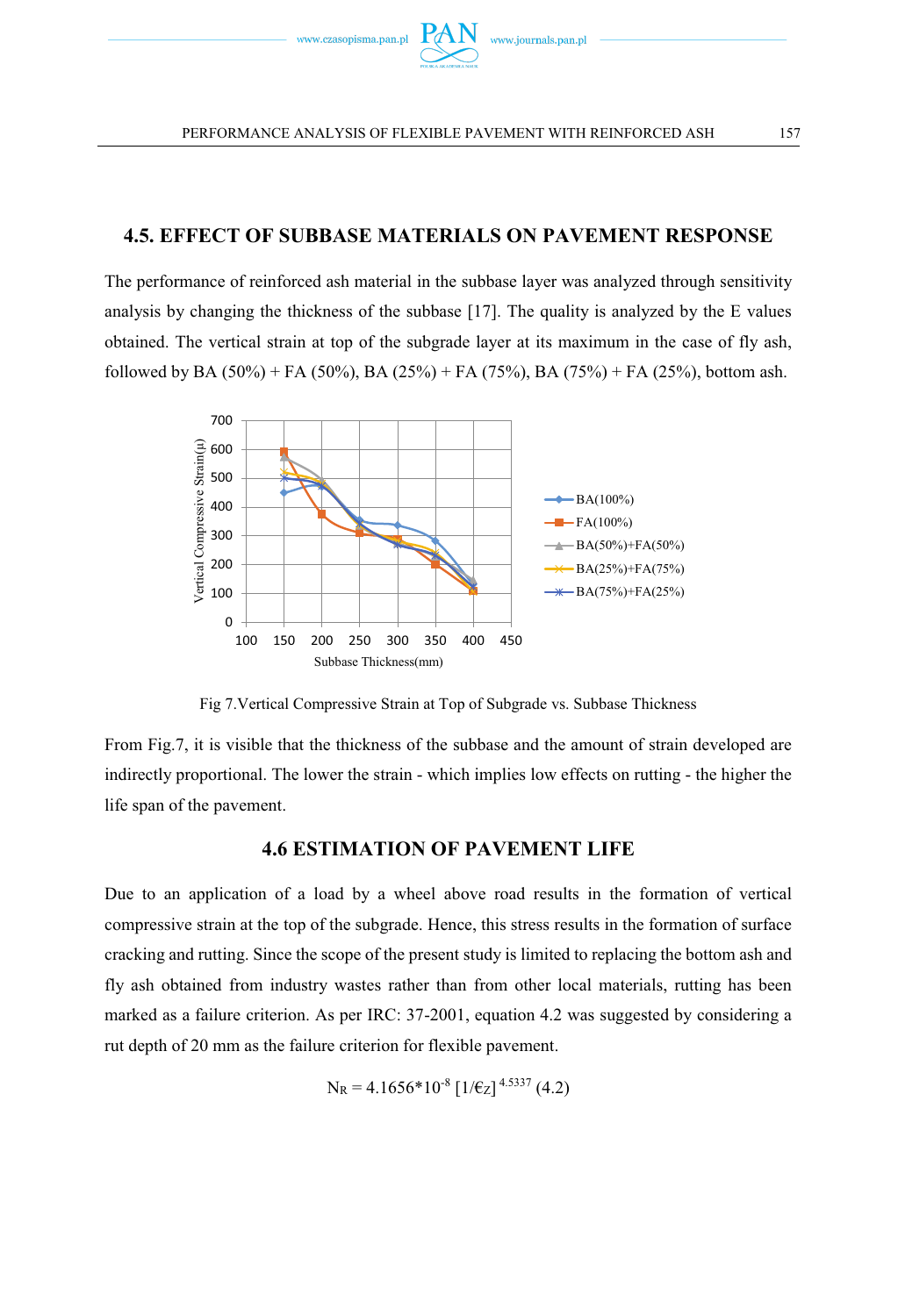

Where N<sub>R</sub> – the number of cumulative standard axles to produce rutting of 20mm,  $\epsilon_Z$  – vertical subgrade strain. Laboratory test results imply that out of five combinations, the fly ash (100%) and BA (50%) +FA (50%) mix is the strongest combination material hence its service life is more than 70%.

#### **5. CONCLUSIONS**

- 1. The California bearing ratio obtained was raised from 5 to 25 percent via the process of fibre reinforcement. The value of 25 percenta with tolerance limit of  $\pm$ 5 percent can be used as a subbase material as per Morth Specifications 2001.
- 2. Improving fly ash addition percentage with bottom ash results in the reduction of permeability. Bottom ash and fly ash of a 50/50 percent combination can be used in the subbase for flexible pavement since it moderately performs hydraulic conductivity.
- 3. Fly and bottom ash can be used in embankment and subgrade mixes, hence the value of CBR is more than 5%.
- 4. Bottom ash has a high LOI compared to fly ash, and in a combination of 75 percent fly ash and 25 percent bottom ash where it has the normal loss on ignition (LOI) of 6.25%.
- 5. The pH implies that the ash and ash mixtures are meant to behave as acidic.
- 6. The vertical compressive strain attained consistently decreases with an increases in subbase total thickness and hence prolongs the lifespan of the pavement; the thickness of the subbase can be increased with the low cost of reinforced ash mixtures.
- 7. Rutting as a failure criterion implies that fly ash and a 50percenat combination of reinforced fly ash and bottom ash is known to have a comparatively higher service life (more than 70%).
- 8. The laboratory plate load test implies that results obtained are about 92.6 percent similar. Apart from the present study more research needs to be done on various combinations of other industrial waste materials in order to reduce the scarcity of conventional materials.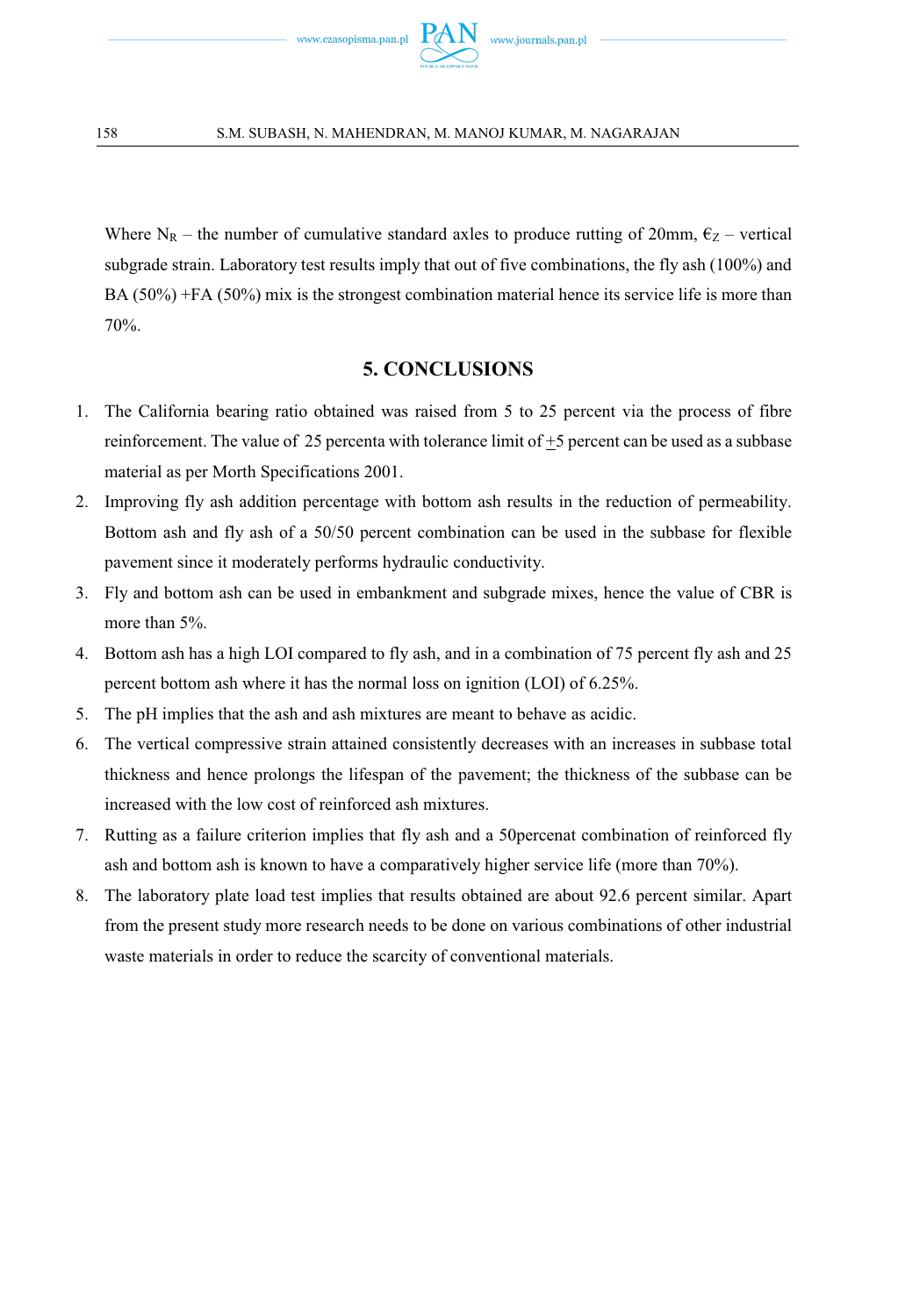#### **REFERENCES**

- [1] Abdhesh Sinha, Satish Chandra, Praveen Kumar, "Finite element analysis of flexible pavement with different subbase materials", Indian Highways 42(2): 53-63, 2014.
- [2] Ali Soleimanbeigi, Tuncer Edil, Craig Benson, "Evaluation of Fly Ash Stabilization of Recycled Asphalt Shingles for Use in Structural Fills", American Society of Civil Engineering 25: 94-104, 2013
- [3] Arvind Kumar Rai, Biswajit Paul, Gurdeep Singh, "A Study on Backfill Properties and Use of Fly Ash for Highway Embankments", Journal of Advanced Laboratory Research in Biology 1 (2): 110-114, 2010.
- [4] ASTM 3496: 99 : Standard practice for preparation of bituminous mixture specimens for dynamic modulus testing.
- [5] Bumjoo Kim, Monica Prezzi, Rodrigo Salgado, "Geotechnical Properties of Fly and Bottom Ash Mixtures for Use in Highway Embankments", Journal of Geotechnical and Geoenvironmental Engineering, 131(7): 914-924, 2005.
- [6] Bumjoo Kim, Monica Prezzi, "Evaluation of the mechanical properties of class-F fly ash", Waste Management, 28: 649–659, 2008.
- [7] Chandra, Satish, H.C. Mehndiratta, "Effect of Shoulder on Life of Flexible Pavements", Indian Roads Congress 67: 37- 46, 2002.
- [8] Dilip Kumar, Ashish Gupta, Neetesh Kumar, "Some Geotechnical Properties of Coal Fly Ash and Sand Mixtures with Different Ratio using in Highway and Embankments", Global Journal of Researches in Engineering: e Civil And Structural Engineering.14 (5): 33-38, 2014.
- [9] E227- 2004: Eurocode: Standard Guide for Design and Construction of Coal as Structural Fill and the American Coal Ash Association, 2014.
- [10] Elsa Eka Purti, N.S.V. Kamesvara Roa, M.A. Mannan, "Evaluation of Modulus of Elasticity and Modulus of Subgrade Reaction of Soils Using CBR Test", Journal of Civil Engineering Research 2 (1): 34-40, 2012.
- [11] Fabio Santos, Lin Li, Yadong Li, Farshad Amini, "Geotechnical Properties of Fly Ash and Soil Mixtures for Use in Highway Embankments" in Proc. of the World of Coal Ash (WOCA) Conference, Denver, USA: 125-136,2011.
- [12] IRC 37: 2001: Guildelines for the Design of Flexible Pavement.
- [13] IRC: SP 58: 1999: Bureau of Indian Standards: Guidelines for Use of Fly Ash In Road Embankments.
- [14] IS: 2720:2001: Bureau of Indian Standards: Methods of Test for Soils.
- [15] A. Marto, A.R. Awang, A.M. Makhtar, "Compaction Characteristics and Permeability Of Tanjung Bin Coal Ash Mixtures", IPCBEE in Proc. of the International Conference on Environment Science and Engineering: selected papers. Ed. By IACSIT Press, Singapore, 8 : 134-137, 2011.
- [16] MoRTH 2001 Ministry of Road Transport and Highways : Specifications for Road and Bridge Works,
- [17] P.P. Nagrale, D.R. More, "Finite Element Modelling Of Flexible Pavements" in the proc. of Indian Geotechnical Conference, Roorkee, India: 1-5, 2013.
- [18] Nilo Cesar Consoli, Ju lio Portella Montardo, Pedro Domingos Marques Prietto, Giovana Savitri Pasa, "Engineering Behavior of Sand Reinforced with Plastic Waste", American Society of Civil Engineering, 128(6): 462-472, 2002.
- [19] S.M. Subash, N. Mahendran, "Exploitation of Bottom Ash and Fly Ash in Road Construction", International journal of earth sciences and Engineering, 9(1): 76-80, 2016.
- [20] Sungmin Yoon, Umashankar Balunaini, Z. Irem Yildirim, Monica Prezzi, Z. Nayyar Siddiki, "Construction of an Embankment with a Fly and Bottom Ash Mixture: Field Performance Study", American Society of Civil Engineering, 21(6): 271-278, 2009.
- [21] Z.Yang. K.J.Kowalski, J. Olek, T. Nantung, " Effects of sand characteristics and fly ash contents on properties of flowable fill", ACI Materials, 111(5): 543-552, 2014.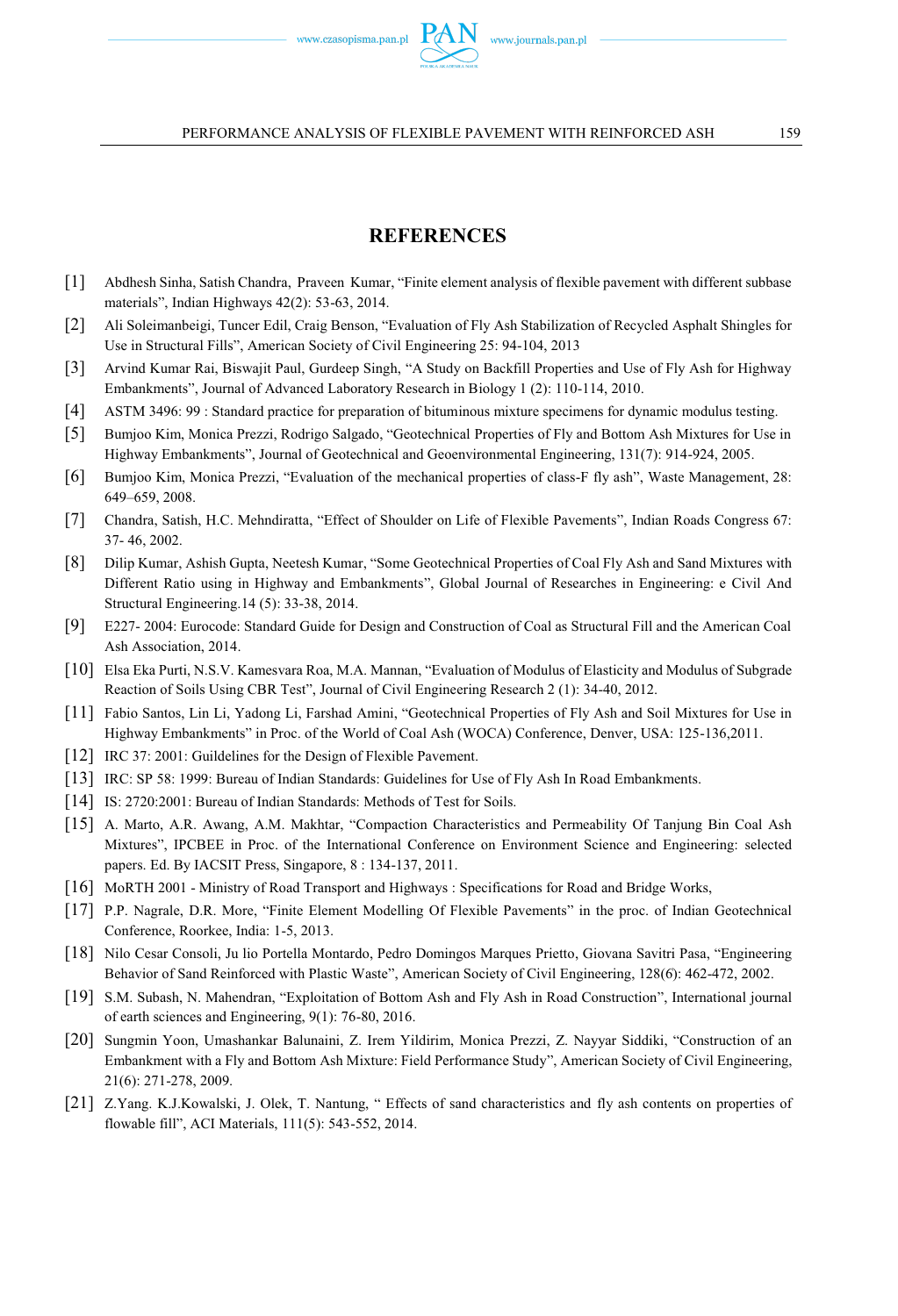

#### **LIST OF FIGURES AND TABLES:**

- Fig. 1. Production and Use of Ash with Percent,
- a Bottom Ash Production and Usage;
- b Fly Ash Production and Usage
- Rys. 1. Produkcja i wykorzystanie popiołu w procentach,
- a Produkcja i wykorzystanie popiołu dennego;
- b Produkcja i wykorzystanie popiołu lotnego
- Fig 2. Modified Compaction Curve for 0.5% PPF in Ash Mixtures
- Rys. 2. Zmodyfikowana Krzywa Zagęszczania dla 0,5% PPF w mieszaninach popiołu
- Fig 3. CBR for Ash Mixtures with increment of 0.1% PPF
- Rys. 3. CBR dla mieszanin popiołu o przyrostach 0.1% PPF
- Fig 4. Pavement Section.
- a Finite Element of Pavement Section;
- b Boundary Condition of FE Model
- Rys. 4. Odcinek nawierzchni
- a Element skończony odcinka nawierzchni;
- b Warunek brzegowy Modelu FE
- Fig 5. Vertical Strain at Top of Subgrade
- Rys. 5. Szczep pionowy na szczycie podłoża
- Fig 6. Laboratory and ANSYS Comparative Stipulation for Validation
- Rys. 6. Analiza laboratoryjna i porównawcza ANSYS w zakresie zatwierdzenia
- Fig 7. Vertical Compressive Strain at Top of Subgrade vs. Subbase Thickness
- Rys. 7. Pionowy szczep kompresyjny na szczycie podłoża i grubość podłoża
- Table 1. Modulus of Elasticity and Poisson's Ratio for Reinforced Ash Mixtures
- Tabela 1. Współczynnik sprężystości i współczynnik Poissona dla mieszanin popiołu ze wzmocnieniem

*Received 05.10.2016 Revised 23.01.2017*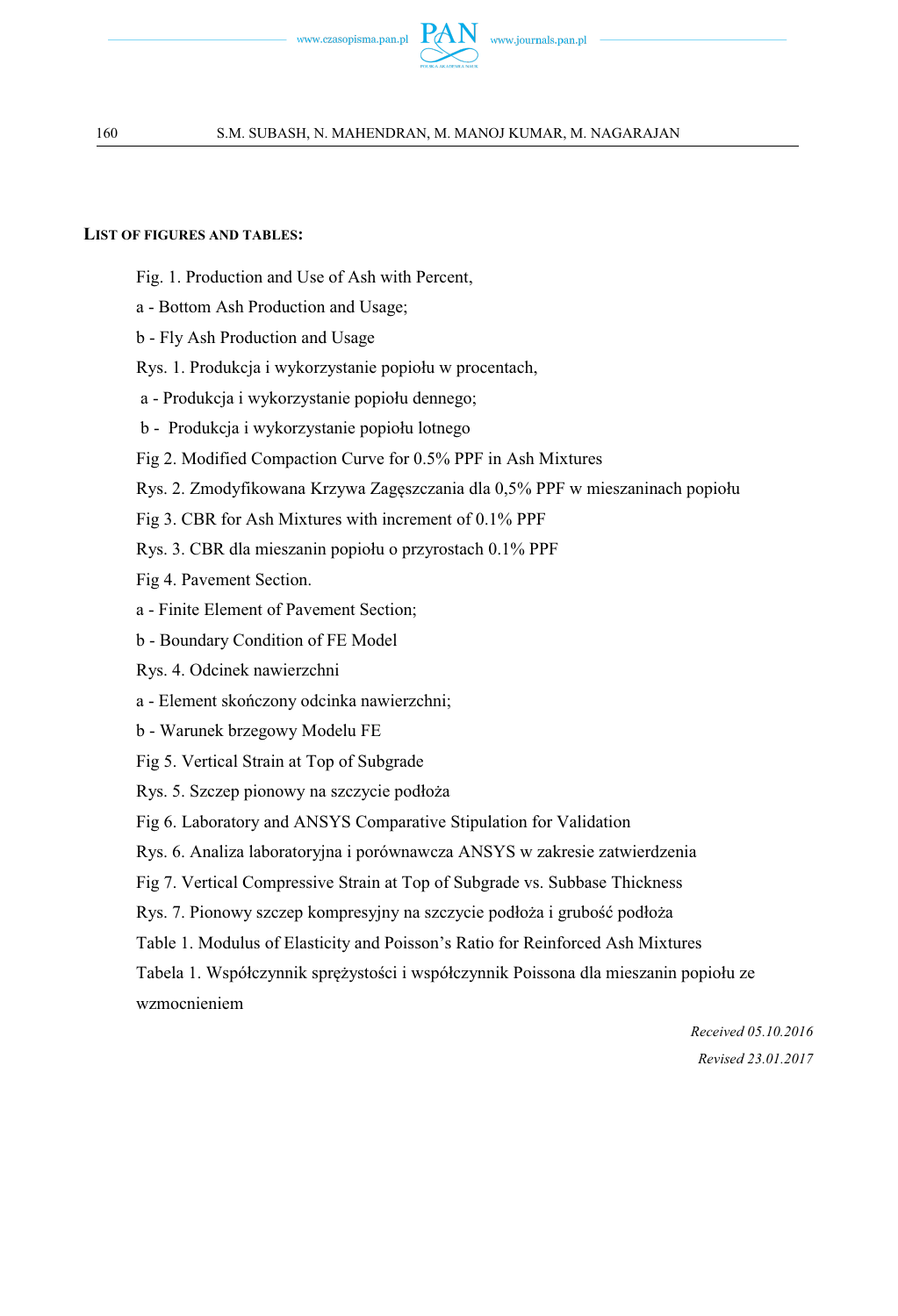

#### PERFORMANCE ANALYSIS OF FLEXIBLE PAVEMENT WITH REINFORCED ASH 161

#### **ANALIZA OSIĄGÓW ELASTYCZNEJ NAWIERZCHNI Z DODADTKIEM POPIOŁU**

*Słowa kluczowe:* dodatek popiołu, włókna polipropylenowe, ANSYS, odkształcenie pionowe, współczynnik żywotności, czynnik kolein

#### **Streszczenie:**

Niniejsze opracowanie zostało poświęcone zastosowaniu podczas budowy dróg materiałów wzmocnionych popiołem jako zamienników pierwotnych surowców. Badania były prowadzone przez ostatnie cztery lata w skuteczny sposób w celu uzyskania pozytywnego wyniku. Wskazówki kolegów oraz doświadczonych profesorów pomagają wypracować właściwe podejście do badań. Ponadto, studenci z PSNACET również odegrali istotną rolę w przeprowadzaniu badań laboratoryjnych. Materiały zastosowane w badaniu obejmowały: popiół denny, popiół lotny oraz włókna polipropylenowe (PPF). Popiół denny jest produktem ubocznym pozyskiwanym w przemyśle energetycznym w wyniku spalania węgla w piecu. Ma kolor czarny oraz szorstką konsystencję ze śladowymi ilościami klinkieru żwiru. Popiół lotny składa się z drobnych cząstek, które są wyjmowane z kotła wraz z gazami spalinowymi. Materiały te są bezpłatnie pozyskiwane od "Neyveli Lignite Corporation". Włókno polipropylenowe jest polimerem termoplastycznym o wysokiej odporności na działanie substancji chemicznych, kwasów i zasad. Wykorzystywane do badań włókno o współczynniku kształtu wynoszącym 200 pozyskiwane jest z Tashi Reinforcements, Nagpur.

Przeprowadzono wiele badań laboratoryjnych w odniesieniu do tych materiałów, zarówno w kombinacji indywidualnej jak i mieszanej, obejmujących: popiół denny (100%), popiół lotny (100%), popiół denny (50%) + popiół lotny (50%), popiół denny (25%) + popiół lotny (75%) oraz popiół denny (75%) + popiół lotny (25%) z dodatkiem 0,1% włókna polipropylenowego jako wzmocnienia oraz ograniczenia dodatku do 0,5% ze względu na efekt formowania w kulę. Liczne badania obejmują analizę właściwości wilgotności, składu chemicznego, rozkładu wielkości ziaren, ciężaru właściwego, zmodyfikowanego zagęszczenia Proctora, kalifornijskiego wskaźnika nośności (CBR), bezpośredniego ścinania, pH i przewodności. Wyniki badań laboratoryjnych zostały podane w odniesieniu do naturalnej gleby. Uzyskany kalifornijski wskaźnik nośności wzrósł z 5 procent do 25 procent w procesie wzmacniania włókien. Wartość 25 procent z limitem tolerancji wynoszącym +5 procent może być zastosowana jako materiał podłoża zgodnie ze Specyfikacjami Morth z 2001 roku. Poprawa procentowej zawartości popiołu lotnego z dodatkiem popiołu dennego powoduje zmniejszenie przepuszczalności. Popiół denny i popiół lotny w 50-cio procentowej kombinacji można zastosować w podłożu dla gładkiej nawierzchni, ponieważ ma umiarkowany wpływ na przewodnictwo hydrauliczne. Popioły denne i lotne mogą służyć jako nasyp i podłoże, a zatem wartość CBR przewyższa 5%. Popiół denny charakteryzuje się wysokim LOI w porównaniu do popiołu lotnego oraz w kombinacji 75 procent popiołu lotnego i 25 procent popiołu dennego, w przypadku której następuje normalna strata przy zapłonie (LOI) wynosząca 6,25%. Współczynnik pH sugeruje, że popiół i jego mieszaniny mają charakteryzować się kwasowością.

W odniesieniu do CBR otrzymano moduł sprężystości dla różnych kombinacji materiałów. Model ANSYS został opracowany w odniesieniu do wyników pozyskanych z laboratorium. Zgodnie z indyjskim kodeksem postępowania (IRC: 37-2001) grubość każdej warstwy powyżej podłoża została opracowana z myślą o przyjętym natężeniu ruchu wynoszącym 100 milionów standardowych osi (msa). Przyjęto, że pięciopłaszczyznowa nawierzchnia zachowuje się